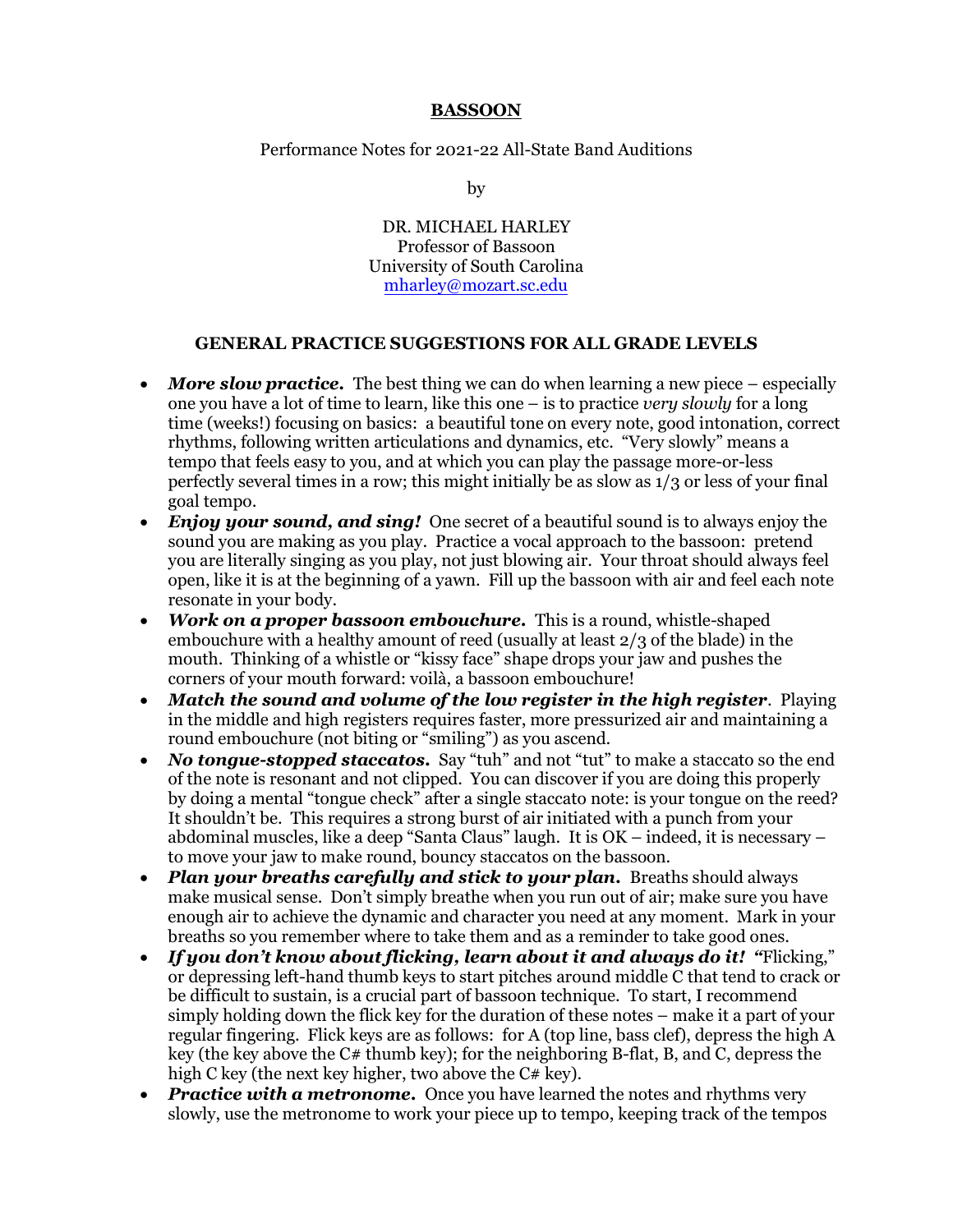you reach each day in your music. Before your performance, also practice *without* a metronome to make sure you can sustain the pulse internally.

- *Use a drone to practice in a tonal context*. There are many websites and tuners that can provide a sustained pitch of your choosing. Set one on the tonic (key note) of your etude and play with it. You will be surprised at how much this can help your intonation! Of course, the aid of a tuner is vital to find the tendency of each note. You need to learn where to aim for each pitch on the bassoon – not a single one is in tune!  $\odot$
- *Practice in chunks.* Identify any difficult spots a single interval, a beat, a measure and work on them in isolation. Practice an "inch" of music; then add an inch on either side to integrate the chunk into the rest of the piece.
- *Varied practice is crucial*. There are many ways to vary your practice: changing the rhythm of the chunk (opposing dotted rhythms, long-short / short-long, are good to work out knotty passages) and starting on the last note of the chunk and adding one note at a time while maintaining the written rhythms are two suggestions. Ask your band director for more ideas!
- *Music is about communication*. What characters or emotions are communicating? When do they change? What story are you telling? Write one or two adjectives down to describe each section of music. You might also pretend you are dressing up as a character for Halloween! You've got to have a clear plan for your piece and practice the plan – you should not try to "wing it" or "feel it" in the moment.
- *Record yourself and play for others*. The feedback and performance experience you get from doing these things is extraordinarily valuable. The best way to practice performing is to perform.
- *Have fun.* Remember, playing music should be fun! Good practicing is hard work, to be sure; but when it's time for the performance and you've worked as hard as you can, it's time to enjoy the music and the sound you make as you play.

# **JUNIOR BAND: Audition Solo 1A,** *Animato***, quarter = 100**

What do *animato* and *con spirito* mean? It is crucial that you play this movement with those complementary characters in mind in the outer sections, bars 1-9 and pickups to 18 to the end. This can be reflected in round, bouncy staccatos (see my notes about playing staccatos properly, above). The *cantabile* middle section, pickups to measure 8 through the downbeat of measure 17, provides musical contrast: it is sweetly singing. Go for a gentle sound.

Many of the staccato passages in this etude include notes that should either be flicked (like A, Bflat, and C) or half-holed correctly (G) so they don't crack. (If you are not sure what flicking is, please see my comments above). Listen carefully for cracking on these pitches – unfortunately, we can get used to its occurrence – and fix it! Speaking of half-hole G: make sure to always add your resonance key, the low E-flat key (the top key played by the left-hand pinky) to help lower the pitch.

Your judge will most certainly be listening for the contrasting dynamics and articulations indicated throughout this etude. I like to think of dynamics on a number scale from 1-6, where 1 is as soft as you can play, and 6 is as loud as possible. The beginning might be a 2, then – perhaps the character here is "sneaky" and spirited – moving to a fuller 4 at the *mezzo forte* and a 5 or even 6 starting with the pickups to measure 8, which begin a passage you can really sing through. Come back to a 2 at measure 10 … and so on.

As you play both softly and loudly, sustain your support by pushing with your abdominal muscles. This is called "support," or "supporting your sound." Go for a big dynamic contrast,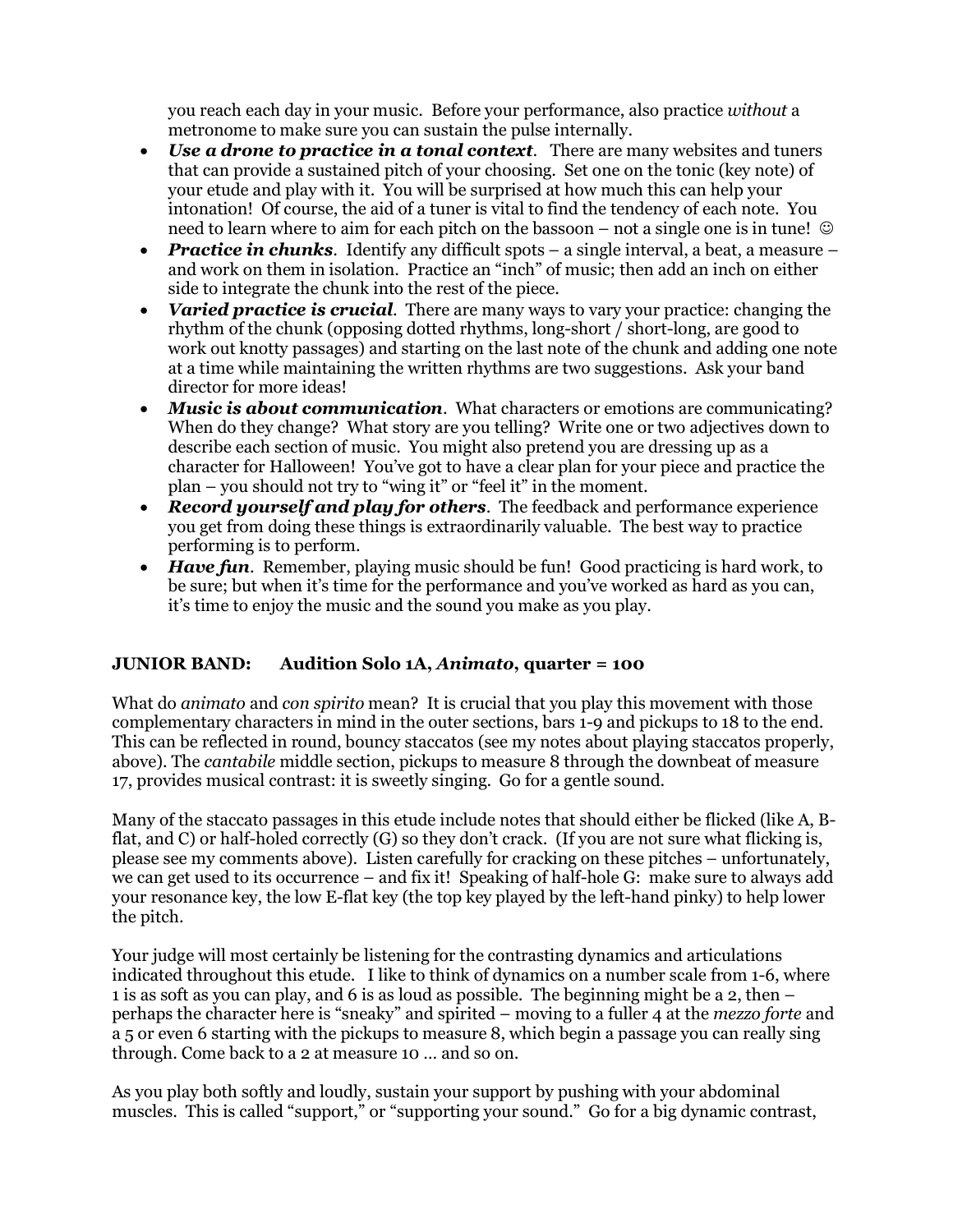but remember that even the softest parts of this piece must be beautiful and singing – soft passages should not sound tentative or thin, so don't play so softly that your tone suffers. Intonation can be tricky in the cantabile section, in particular; make sure to tune the octaves that are outlined in bars 10-12 and 14-16. Ending "b" (the all-state ending) also includes octaves to tune in every bar, 26-29.

For more individualized help with this etude and to play a mock audition, consider coming to USC's All-State Double Reed Day on Saturday, December 1. For details, see the link on the allstate website. And feel free to send me an email if you have any questions: mharley@mozart.sc.edu. Best wishes!

### **CLINIC BAND: Audition Solo 2A,** *Allegretto con spirito***, quarter = 104**

This etude is an energetic but deliberately-paced march. This character can be achieved by maintaining a steady tempo and by paying careful attention to the piece's great variety of articulation, from the accented notes that open the work to the staccatos, tenutos, and "carrot" accents (very short, hard accents) that enliven other portions of the etude.

As you practice these different types of articulation, make sure they are all made *with the air* as well as the tongue. (See my notes above in the "general practice suggestions" for how to pull off a proper, round staccato). We play a *wind instrument*, not a "tongue instrument" or "embouchure instrument," and it is crucial to always have good air that generates precisely the sort of articulation or line you are trying to achieve and allows your tongue and mouth to stay relaxed.

You might notice that this etude is dominated by a single main idea, or motive: an ascending triad (three-note chord) delineated with accents. This idea begins the piece by outlining an Eflat major chord (notes 1, 2, and 4) and returns many times. Can you count how many? Do you notice how it occurs in varied form in the "a" (regional) and "b" (all-state) endings? Make sure your interpretation of this basic idea is consistent throughout!

Follow the indicated dynamic markings carefully. I think it is helpful to achieve effective, wellpaced crescendos in measures 5-7 and 9-12 by thinking of the music in "stair-step" chunks, each of which is slightly louder. In this way, your dynamic follows the ascending structural note groupings – a single idea repeated at higher and higher pitch levels. In the first passage, measure 5 is the first chunk; the next begins with the pickup to measure 6; the next with the pickup to measure 7. In the second passage, the chunks start with measure 9; pickup to measure 10; and (in a small alteration of the established pattern) two pickups before measure 11. This last passage crescendos to the very end, leading us into the forte *marziale* passage.

The rhythms in this etude's contrasting cantabile section (bars 17-20) can be tricky. Make sure to play an eighth note (and not a triplet eighth) at the end of measures 17 and 19. Subdividing is the key to good rhythm; here you have to move abruptly from dividing the beat in twos (as in measures 17 and 19) to threes (measures 18 and 20). The all-state "b" ending also includes two vs. three divisions at the end. You can practice this by setting a metronome to define the beat and alternating between articulated twos and threes ("ice cream, pine-ap-ple"!) on a single pitch.

For more individualized help with this etude and to play a mock audition, consider coming to USC's All-State Double Reed Day on Saturday, December 1. For details, see the link on the all